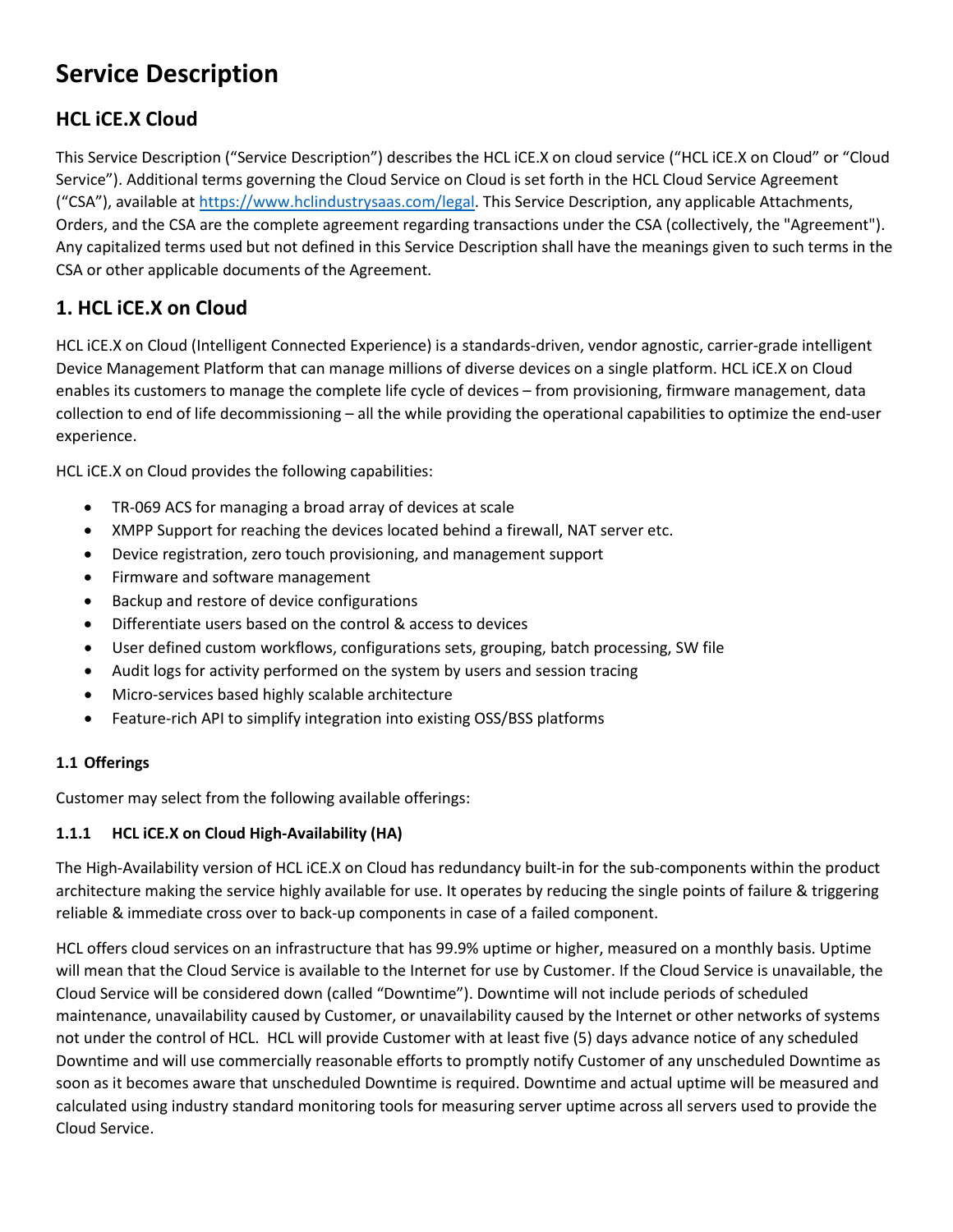#### **1.1.2 HCL iCE.X on Cloud Non High-Availability (Non-HA)**

The Non High-Availability version of HCL iCE.X on Cloud does not have redundancy built within the product architecture and no availability commitment. Support SLAs are provided per sections 5 and 6 below.

### **2. Charge Metrics**

The following charge metrics apply to this Cloud Service. The "Price Book" along with this Service Description shall define various ordering part numbers based on the following metrics.

#### **Devices Connected**

Number of devices or 'Customer Premise Equipments (CPEs)' connected to the Cloud Service is a unit of measure by which HCL iCE.X on Cloud usage shall be charged. HCL iCE.X on Cloud pricing does not differentiate between different types of CPEs connected to its service and does not take into consideration the activity of CPEs. As long as the device is connected to HCL iCE.X on Cloud, it is considered towards the charging metric.

#### **Interop for new devices:**

Onboarding a new device (called Interop) to be managed by HCL iCE.X on Cloud shall warrant a one-time service cost. The term new device here refers to the devices which HCL iCE.X on Cloud does not support currently.

### **3. Charges and Billing**

The amount payable for the HCL iCE.X on Cloud is specified in an Order.

#### **3.1 Partial Month Charges**

A partial month charge as specified in the Order may be assessed on a pro-rated basis.

#### **3.2 Billing Frequency**

Based on selected billing frequency, HCL will invoice Customer the charges due at the beginning of the billing frequency term, except for overage and usage type of charges which will be invoiced in arrears.

#### **3.3 Derived Benefit Locations**

Where applicable, taxes are based upon the location(s) Customer identifies as receiving benefit of the Cloud Service. HCL will apply taxes based upon the business address listed when ordering Cloud Service as the primary benefit location unless Customer provides additional information to HCL. Customer is responsible for keeping such information current and providing any changes to HCL.

#### **3.4 Verification**

Customer will i) maintain, and provide upon request, records, and system tools output, as reasonably necessary for HCL and its independent auditor to verify Customer's compliance with the Agreement, and ii) promptly order and pay for required entitlements at HCL's then current rates and for other charges and liabilities determined as a result of such verification, as HCL specifies in an invoice. These compliance verification obligations remain in effect during the term of the Cloud Service and for two years thereafter.

### **4. Term and Renewal Options**

The term of the Cloud Service begins on the date HCL notifies Customer of their access to the Cloud Service, as documented in the Entitlement. The Entitlement will specify whether the Cloud Service renews automatically, or terminates at the end of the term.